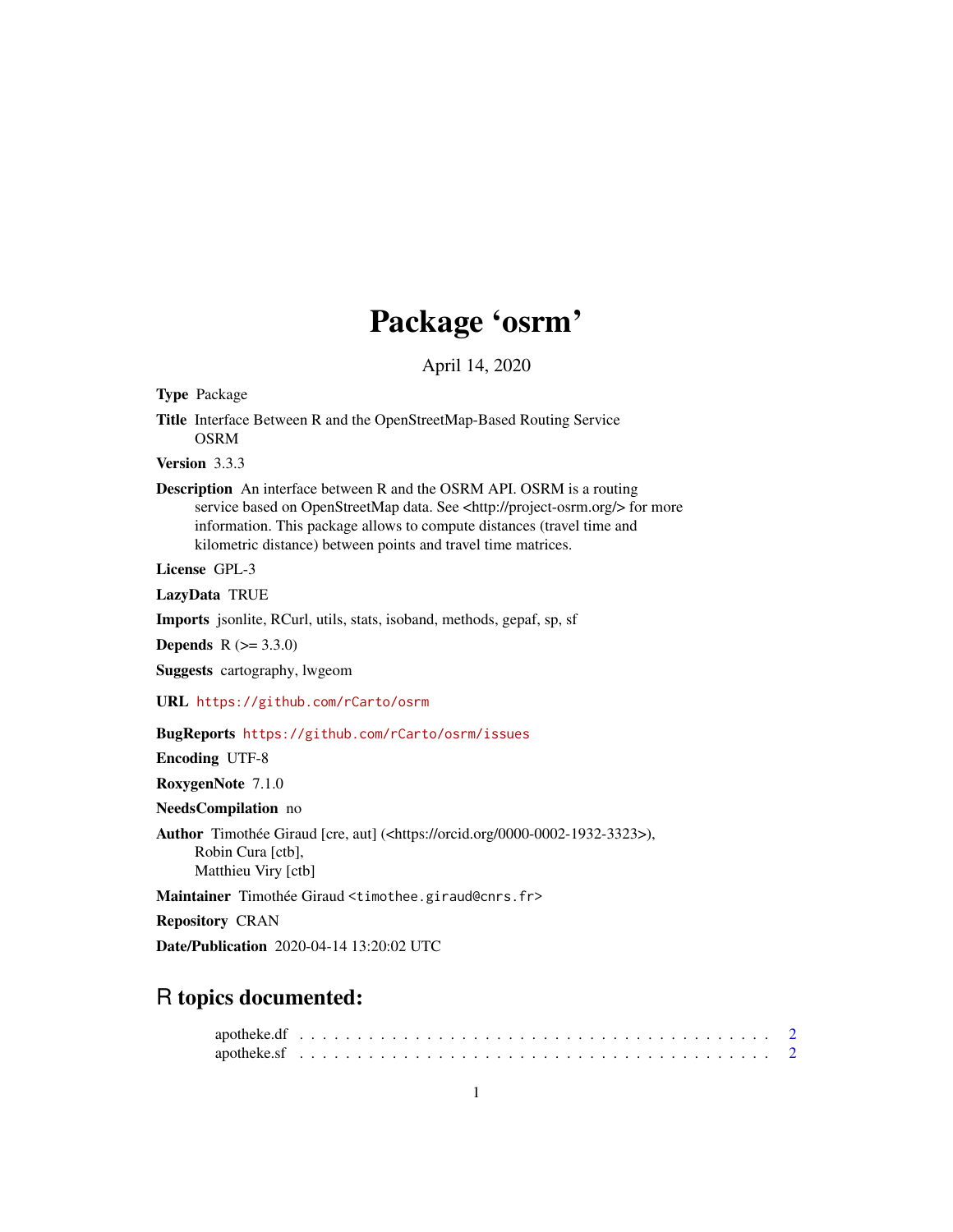#### <span id="page-1-0"></span>2 apotheke.sp

apotheke.df *Coordinates of 100 Random Pharmacies in Berlin*

#### Description

A data.frame of coordinates of 100 random pharmacies in Berlin. The projection is WGS 84.

#### Source

© OpenStreetMap contributors - <https://www.openstreetmap.org/copyright/en>.

apotheke.sf *sf POINT of 100 Random Pharmacies in Berlin*

#### Description

100 random pharmacies in Berlin. The projection is WGS 84 / UTM zone 34N.

#### Source

© OpenStreetMap contributors - <https://www.openstreetmap.org/copyright/en>.

apotheke.sp *SpatialPointsDataFrame of 100 Random Pharmacies in Berlin*

#### Description

100 random pharmacies in Berlin. The projection is WGS 84 / UTM zone 34N.

#### Source

© OpenStreetMap contributors - <https://www.openstreetmap.org/copyright/en>.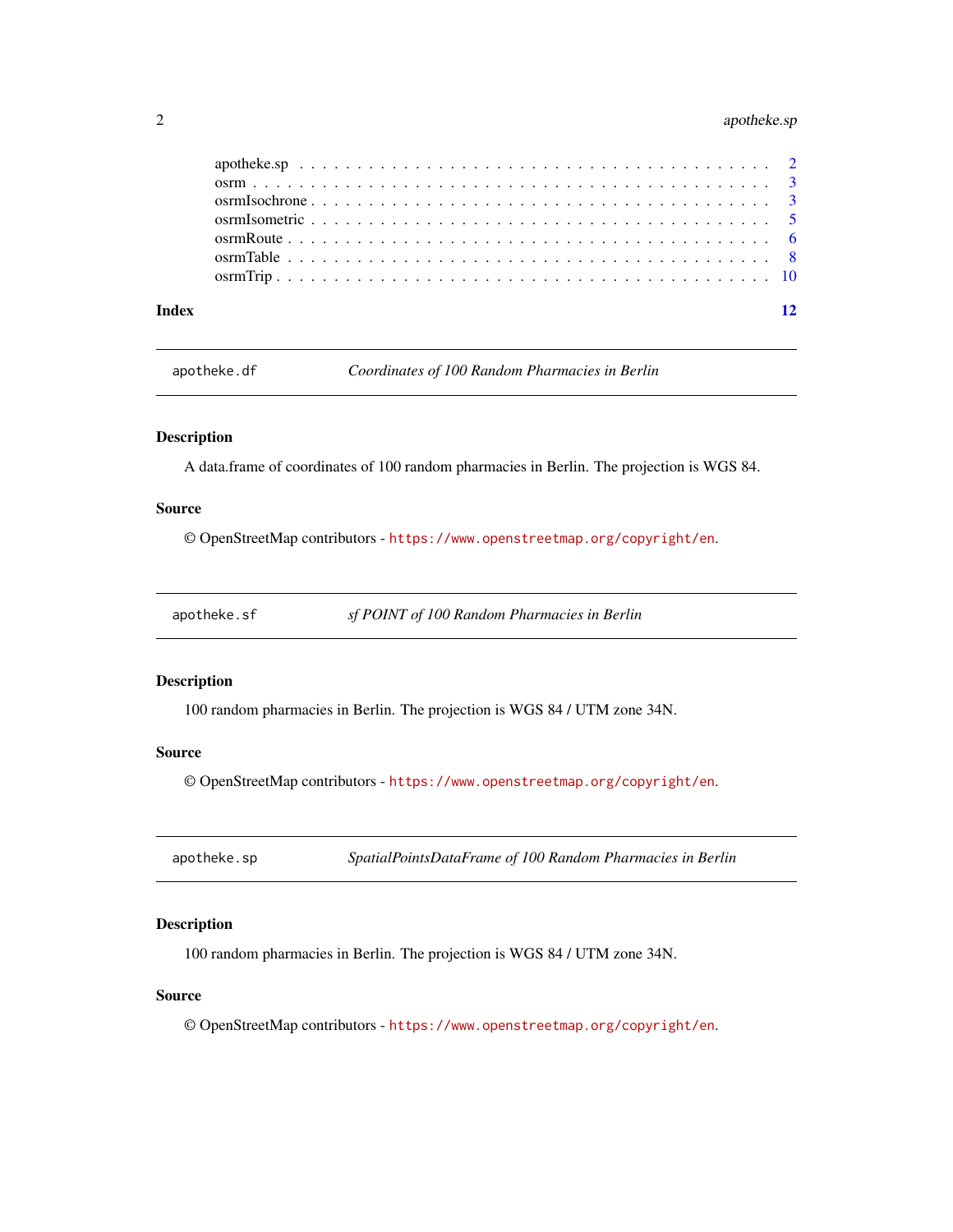<span id="page-2-0"></span>osrm *Shortest Paths and Travel Time from OpenStreetMap via an OSRM API*

#### **Description**

An interface between R and the OSRM API.

OSRM is a routing service based on OpenStreetMap data. See <http://project-osrm.org/> for more information. This package allows to compute distances (travel time and kilometric distance) between points and travel time matrices.

- [osrmTable](#page-7-1) Get travel time matrices between points.
- [osrmRoute](#page-5-1) Get the shortest path between two points.
- [osrmTrip](#page-9-1) Get the travel geometry between multiple unordered points.
- [osrmIsochrone](#page-2-1) Get a SpatialPolygonsDataFrame of isochrones.

#### Note

This package relies on the usage of a running OSRM service (tested with version 5.22.0 of the OSRM API).

To set the OSRM server, change the osrm.server option: options(osrm.server = "http://address.of.the.server/")

```
To set the profile, use the osrm.profile option:
options(osrm.profile = "name.of.the.profile")
The "driving" profile is set by default and it is the only profile available on the demo server. Other
possible profiles are "walk" and "bike".
```

```
A typical setup, corresponding to the Docker example, would be:
options(osrm.server = "http://0.0.0.0:5000/",osrm.profile = "driving")
```
<span id="page-2-1"></span>osrmIsochrone *Get Polygons of Isochrones*

#### Description

Based on [osrmTable](#page-7-1), this function buids polygons of isochrones.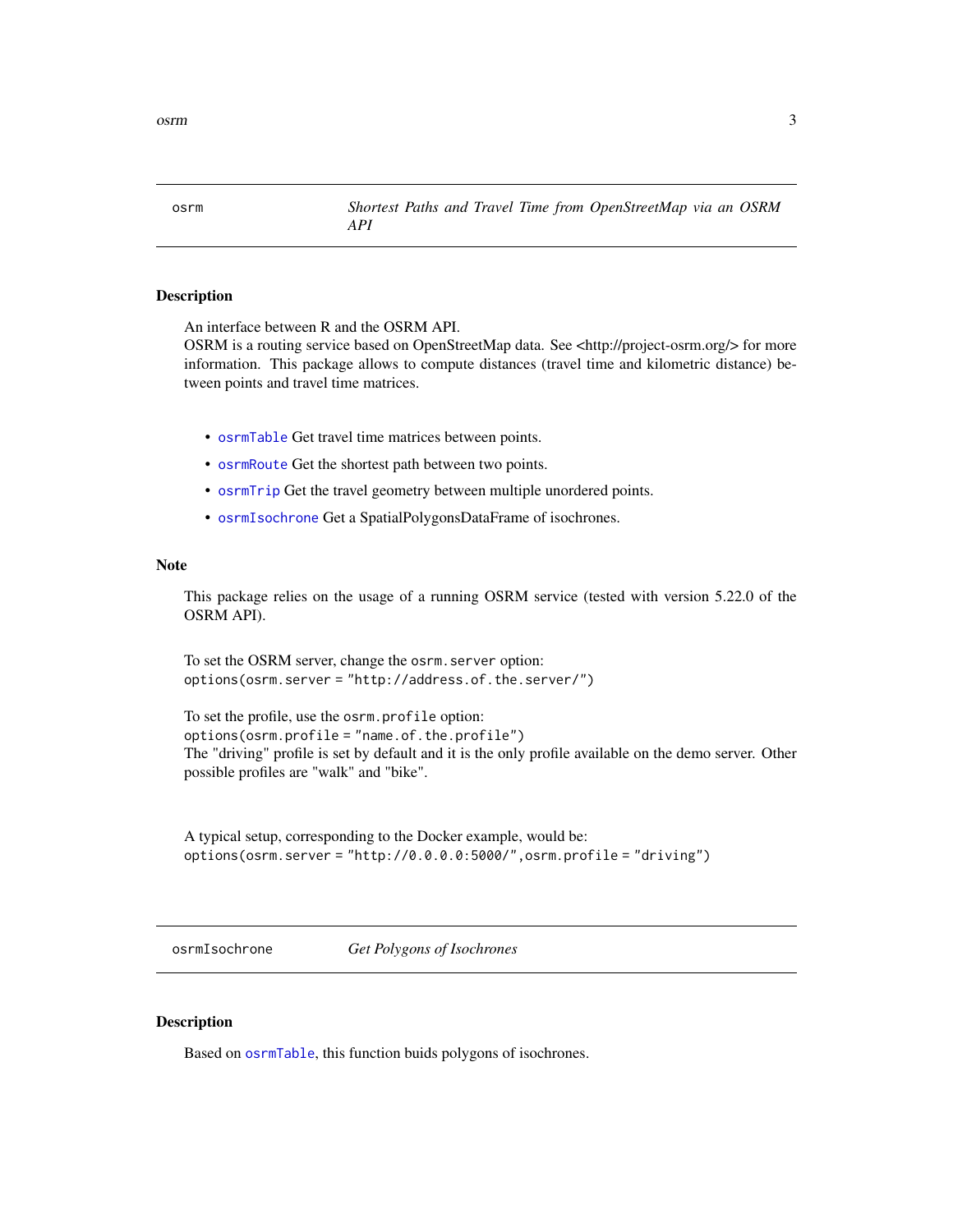#### Usage

```
osrmIsochrone(
  loc,
  breaks = seq(from = 0, to = 60, length.out = 7),
  exclude = NULL,
  res = 30.
  returnclass = "sp"
)
```
#### Arguments

| 1 <sub>oc</sub> | a numeric vector of longitude and latitude (WGS84), an sf object, a Spatial-<br>PointsDataFrame or a SpatialPolygonsDataFrame of the origine point. |
|-----------------|-----------------------------------------------------------------------------------------------------------------------------------------------------|
| breaks          | a numeric vector of isochrone values (in minutes).                                                                                                  |
| exclude         | pass an optional "exclude" request option to the OSRM API.                                                                                          |
| res             | number of points used to compute isochrones, one side of the square grid, the<br>total number of points will be res*res.                            |
| returnclass     | class of the returned polygons. Either "sp" of "sf".                                                                                                |

#### Value

A SpatialPolygonsDateFrame or an sf MULTIPOLYGON of isochrones is returned. The data frame of the output contains four fields: id (id of each polygon), min and max (minimum and maximum breaks of the polygon), center (central values of classes).

#### See Also

#### [osrmTable](#page-7-1)

#### Examples

```
## Not run:
# Load data
library(sf)
data("berlin")
# Get isochones with lon/lat coordinates
iso \leq osrmIsochrone(loc = c(13.43,52.47), breaks = seq(0,14,2),
                     returnclass="sf")
plot(st_geometry(iso), col = c('grey80','grey60','grey50',
                               'grey40','grey30','grey20'))
# Map
if(require("cartography")){
  breaks <- sort(c(unique(iso$min), max(iso$max)))
  cartography::chorolayer(x = iso,var = "center", breaks = breaks,
                          col = rev(carto.pal("green.pal", 6)),border = NA,
                          legend.pos = "topleft",legend.frame = TRUE,
                          legend.title.txt = "Isochrones\n(min)")
```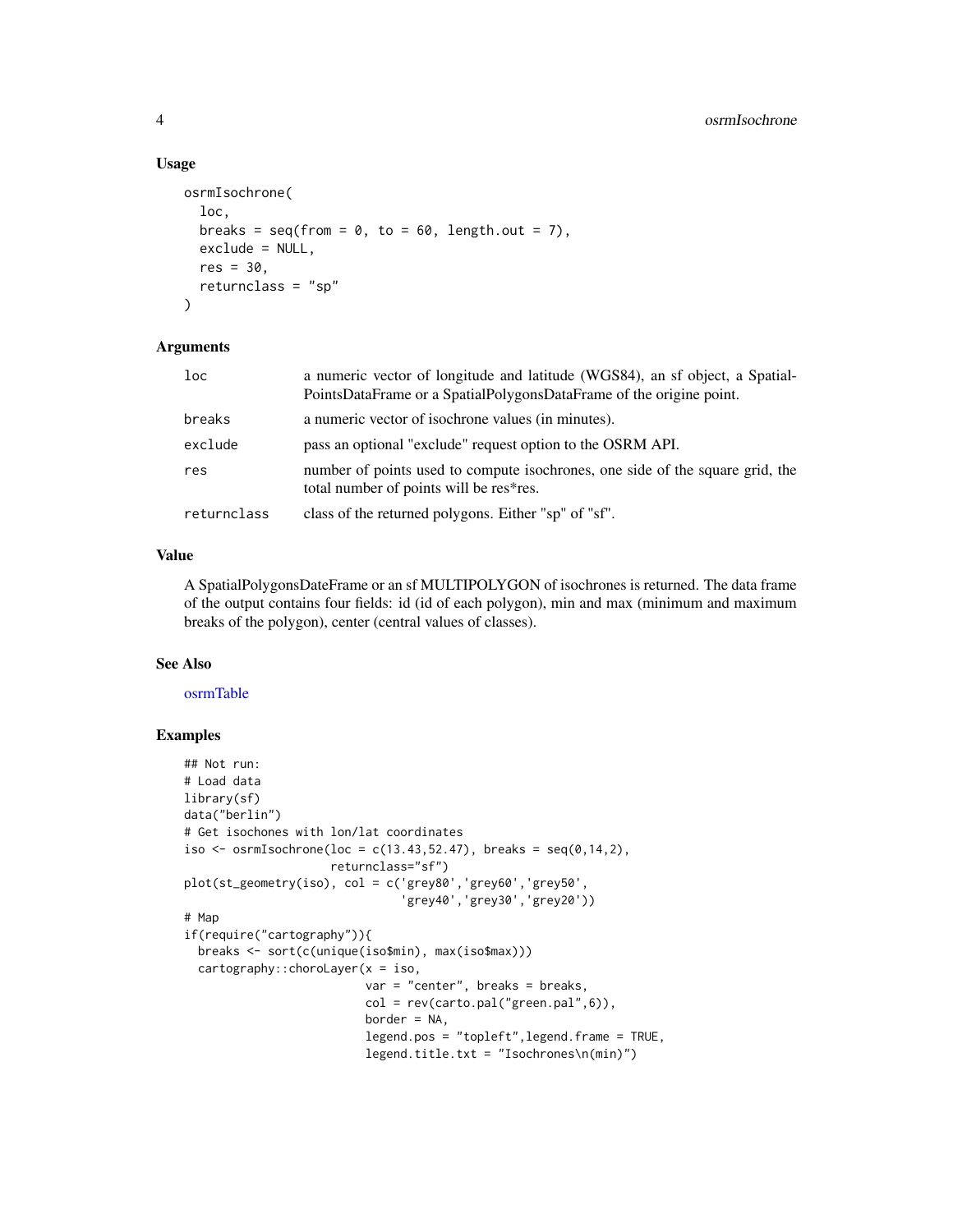#### <span id="page-4-0"></span>osrmIsometric 5

```
}
# Get isochones with an sf POINT
iso2 <- osrmIsochrone(loc = apotheke.sf[10,], returnclass="sf",
                     breaks = seq(from = 0, to = 16, by = 2)# Map
if(require("cartography")){
 breaks2 <- sort(c(unique(iso2$min), max(iso2$max)))
 cartography::chorolayer(x = iso2, var = "center",breaks = breaks2, border = NA,
                          legend.pos = "topleft",legend.frame = TRUE,
                          legend.title.txt = "Isochrones\n(min)")
}
## End(Not run)
```
osrmIsometric *Get Polygons of Isodistances*

#### Description

Based on [osrmTable](#page-7-1), this function buids polygons of isometric road distances.

#### Usage

```
osrmIsometric(
  loc,
  breaks = seq(from = 0, to = 10000, length.out = 4),
  exclude = NULL,
  res = 30.
  returnclass = "sp"
\lambda
```
#### Arguments

| loc         | a numeric vector of longitude and latitude (WGS84), an sf object, a Spatial-<br>PointsDataFrame or a SpatialPolygonsDataFrame of the origine point. |
|-------------|-----------------------------------------------------------------------------------------------------------------------------------------------------|
| breaks      | a numeric vector of isometric values (in meters).                                                                                                   |
| exclude     | pass an optional "exclude" request option to the OSRM API.                                                                                          |
| res         | number of points used to compute isochrones, one side of the square grid, the<br>total number of points will be res*res.                            |
| returnclass | class of the returned polygons. Either "sp" of "sf".                                                                                                |

#### Value

A SpatialPolygonsDateFrame or an sf MULTIPOLYGON of isochrones is returned. The data frame of the output contains four fields: id (id of each polygon), min and max (minimum and maximum breaks of the polygon), center (central values of classes).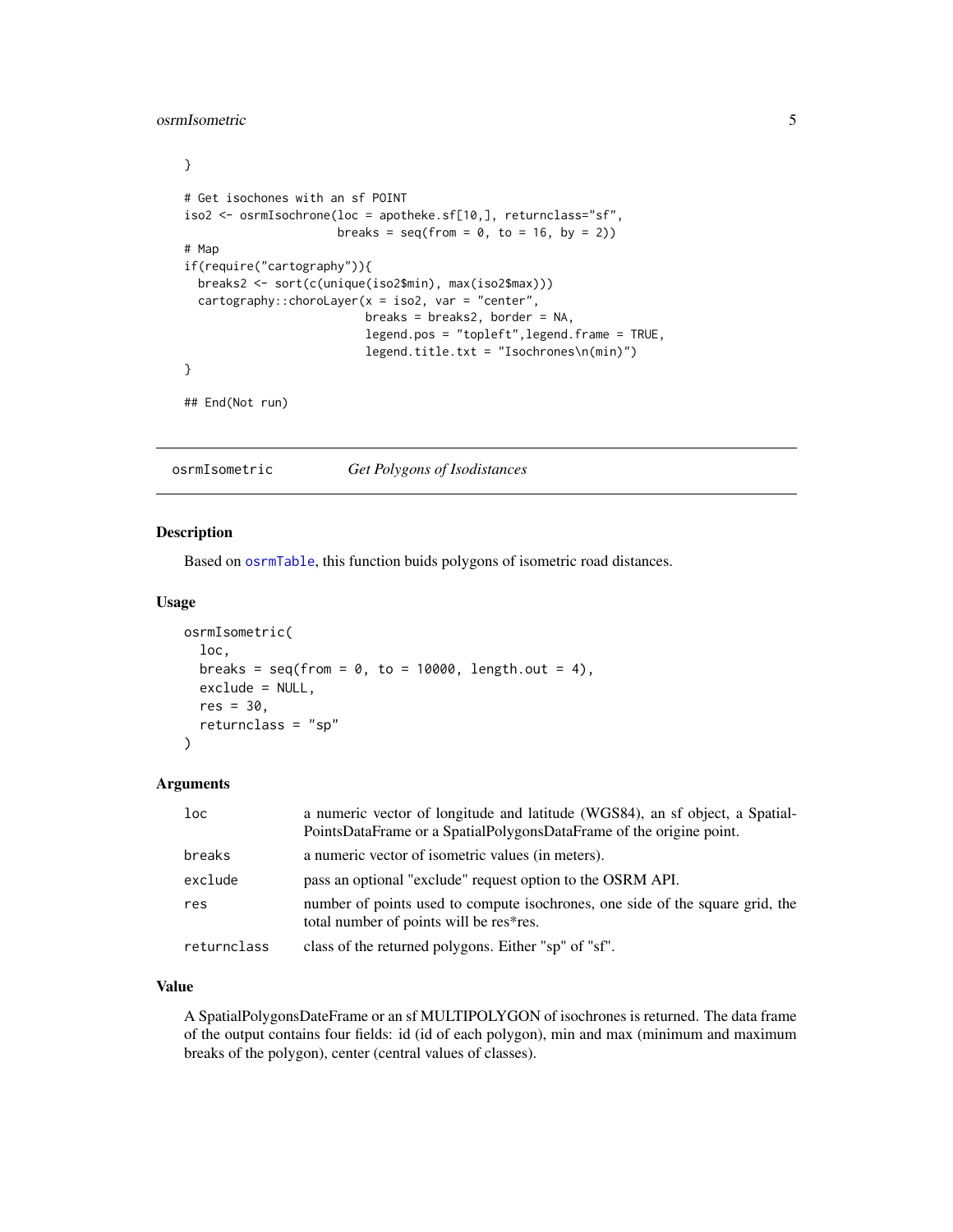#### See Also

[osrmTable](#page-7-1)

#### Examples

```
## Not run:
library(sf)
data("berlin")
# Get isochones with lon/lat coordinates
iso <- osrmIsometric(loc = c(13.43,52.47), breaks = c(0,100,200, 500, 1000),
                     returnclass="sf")
plot(st_geometry(iso))
## End(Not run)
```
<span id="page-5-1"></span>osrmRoute *Get the Shortest Path Between Two Points*

#### Description

Build and send an OSRM API query to get the travel geometry between two points. This function interfaces the *route* OSRM service.

#### Usage

```
osrmRoute(
  src,
  dst,
  loc,
  overview = "simplified",
  exclude = NULL,
  sp,
  returnclass
\mathcal{L}
```
#### Arguments

| src    | a vector of identifier, longitude and latitude (WGS84), a vector of longitude and<br>latitude (WGS84), a SpatialPointsDataFrame, a SpatialPolygonsDataFrame or<br>an sf object of the origine point.                   |
|--------|------------------------------------------------------------------------------------------------------------------------------------------------------------------------------------------------------------------------|
| dst    | a vector of identifier, longitude and latitude (WGS84), a vector of longitude and<br>latitude (WGS84), a SpatialPointsDataFrame, a SpatialPolygonsDataFrame or<br>an sf object of the destination point.               |
| $1$ oc | a data.frame of identifier, longitude and latitude (WGS84), a SpatialPoints-<br>DataFrame, a SpatialPolygonsDataFrame or an sf object of via points. The first<br>row is the origine, the last row is the destination. |

<span id="page-5-0"></span>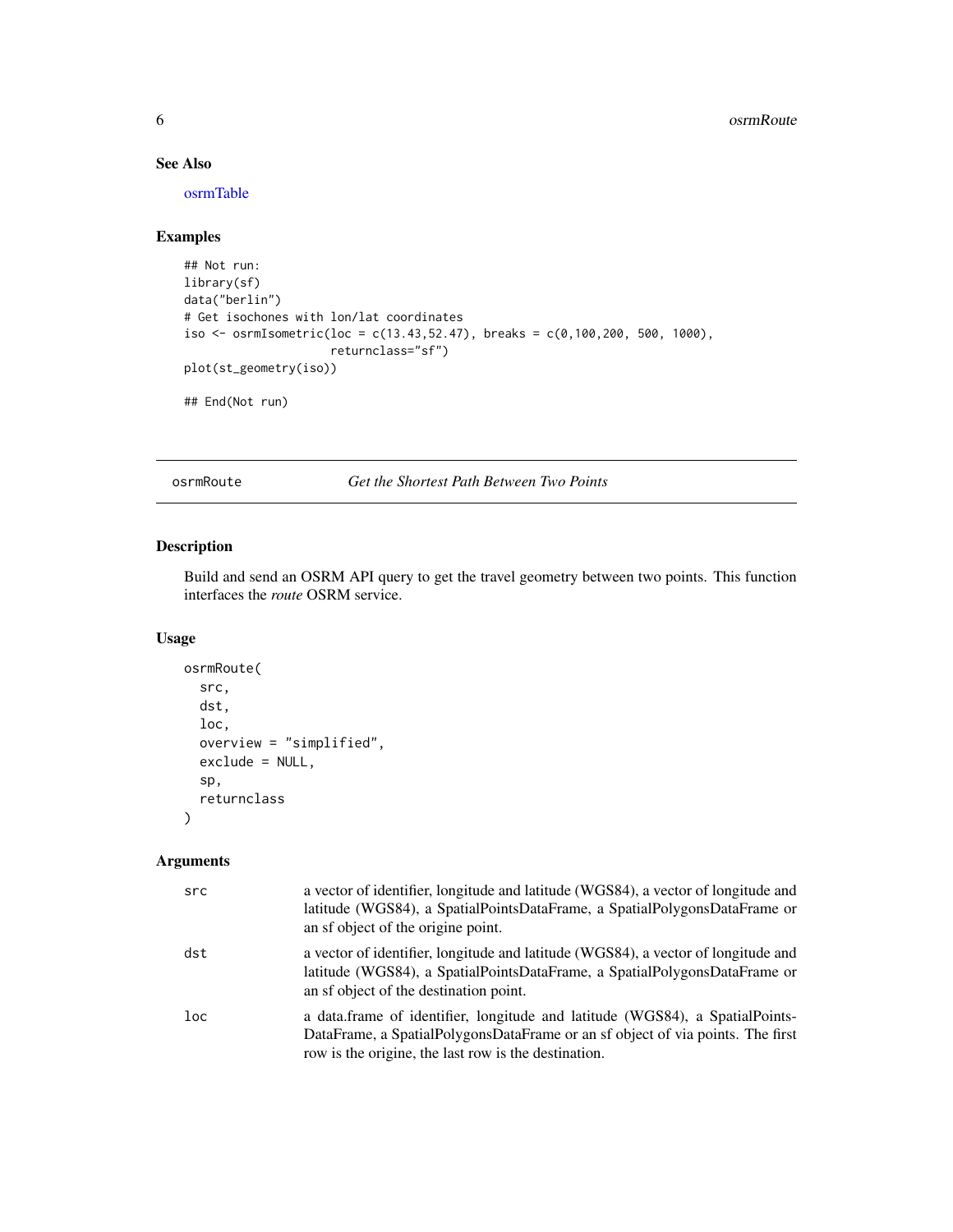#### osrmRoute 7 and 7 and 7 and 7 and 7 and 7 and 7 and 7 and 7 and 7 and 7 and 7 and 7 and 7 and 7 and 7 and 7 and 7 and 7 and 7 and 7 and 7 and 7 and 7 and 7 and 7 and 7 and 7 and 7 and 7 and 7 and 7 and 7 and 7 and 7 and 7

| overview    | "full", "simplified" or FALSE. Use "full" to return the detailed geometry, use<br>"simplified" to return a simplified geometry, use FALSE to return only time and<br>distance.          |
|-------------|-----------------------------------------------------------------------------------------------------------------------------------------------------------------------------------------|
| exclude     | pass an optional "exclude" request option to the OSRM API.                                                                                                                              |
| sp          | deprecated, if sp==TRUE the function returns a SpatialLinesDataFrame.                                                                                                                   |
| returnclass | if returnclass="sf" an sf LINESTRING is returned. If returnclass="sp" a Spa-<br>tialLineDataFrame is returned. If return class is not set a data.frame of coordi-<br>nates is returned. |

#### Value

If returnclass is not set, a data frame is returned. It contains the longitudes and latitudes of the travel path between the two points.

If returnclass is set to "sp", a SpatialLinesDataFrame is returned.

If returnclass is set to "sf", an sf LINESTRING is returned.

SpatialLinesDataFrame and sf LINESTRING contain 4 fields: identifiers of origine and destination, travel time in minutes and travel distance in kilometers.

If overview is FALSE, a named numeric vector is returned. It contains travel time (in minutes) and travel distance (in kilometers).

#### Examples

```
## Not run:
# Load data
data("berlin")
library(sf)
# Travel path between points
route1 <- osrmRoute(src = apotheke.sf[1, ], dst = apotheke.df[16, ],
                    returnclass="sf")
# Travel path between points excluding motorways
route2 \leq osrmRoute(src = apotheke.sf[1, ], dst = apotheke.df[16, ],
                    returnclass="sf", exclude = "motorway")
# Display paths
plot(st_geometry(route1))
plot(st_geometry(route2), col = "red", add = TRUE)
plot(st\_geometry(apotheke.sf[c(1,16),]), col = "red", pch = 20, add = TRUE)# Return only duration and distance
route3 <- osrmRoute(src = apotheke.sf[1, ], dst = apotheke.df[16, ],
                    overview = FALSE)
route3
# Using only coordinates
route4 <- osrmRoute(src = c(13.412, 52.502),
                     dst = c(13.454, 52.592),
                     returnclass = "sf")
plot(st_geometry(route4))
# Using via points
```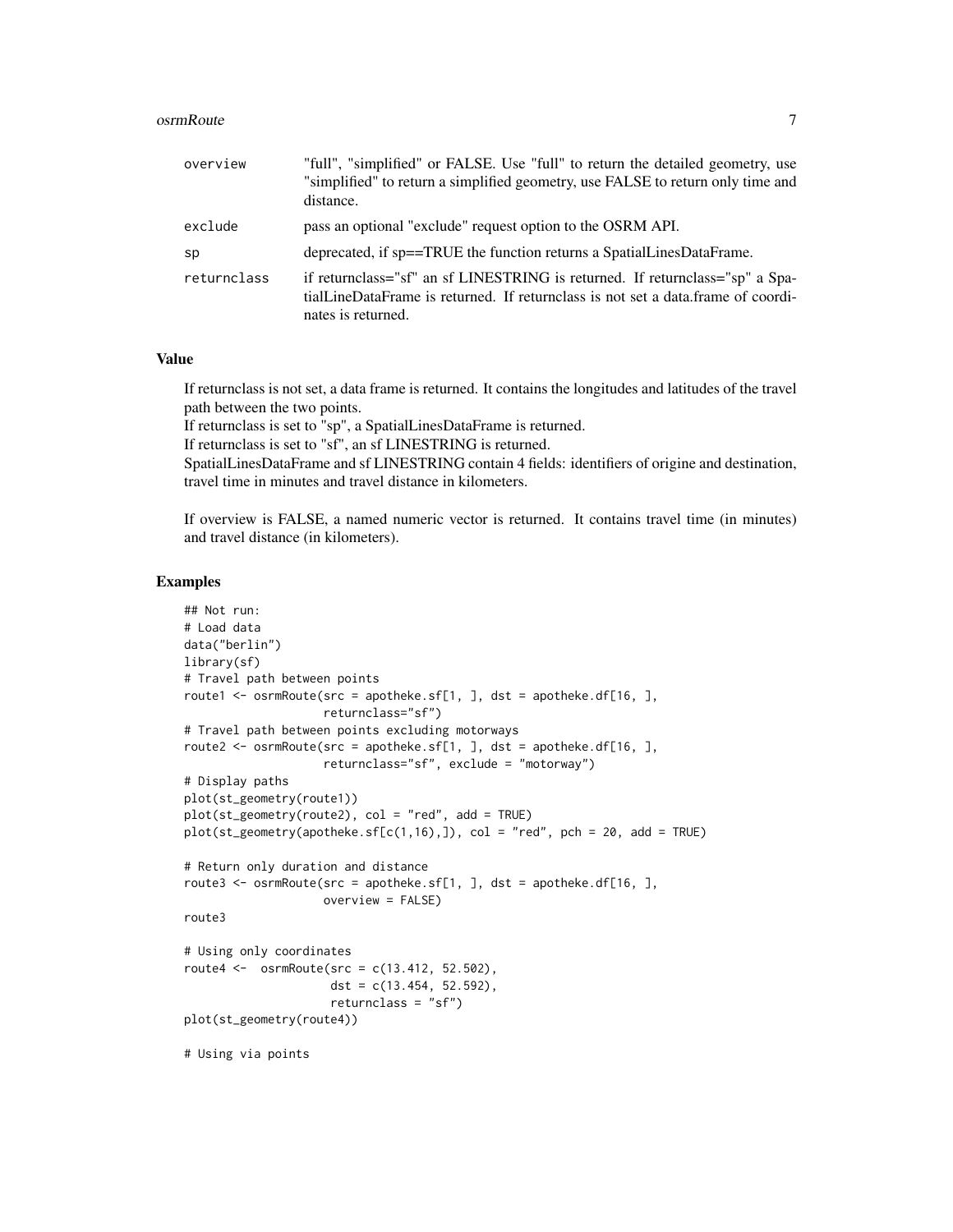```
pts <- structure(
list(x = c(13.32500, 13.30688, 13.30519, 13.31025,
            13.4721, 13.56651, 13.55303, 13.37263, 13.50919, 13.5682),
      y = c(52.40566, 52.44491, 52.52084, 52.59318, 52.61063, 52.55317,
            52.50186, 52.49468, 52.46441, 52.39669)),
 class = "data-frame", rownames = c(NA, -10L))route5 <- osrmRoute(loc = pts, returnclass = "sf")
plot(st\_geometry(root=5), col = "red", lwd = 2)points(pts, pch = 20, cex = 2)
## End(Not run)
```
<span id="page-7-1"></span>

osrmTable *Get Travel Time Matrices Between Points*

#### Description

Build and send OSRM API queries to get travel time matrices between points. This function interfaces the *table* OSRM service.

#### Usage

```
osrmTable(
  loc,
  src = NULL,dst = NULL,exclude = NULL,
  gepaf = FALSE,
 measure = "duration"
)
```
#### Arguments

| loc     | a data frame containing 3 fields: points identifiers, longitudes and latitudes<br>(WGS84). It can also be a SpatialPointsDataFrame, a SpatialPolygonsDataFrame<br>or an sf object. If so, row names are used as identifiers. If loc parameter is used,<br>all pair-wise distances are computed.           |
|---------|-----------------------------------------------------------------------------------------------------------------------------------------------------------------------------------------------------------------------------------------------------------------------------------------------------------|
| src     | a data frame containing origin points identifiers, longitudes and latitudes (WGS84).<br>It can also be a SpatialPointsDataFrame, a SpatialPolygonsDataFrame or an sf<br>object. If so, row names are used as identifiers. If dst and src parameters are<br>used, only pairs between scr/dst are computed. |
| dst     | a data frame containing destination points identifiers, longitudes and latitudes<br>(WGS84). It can also be a SpatialPointsDataFrame a SpatialPolygonsDataFrame<br>or an sf object. If so, row names are used as identifiers.                                                                             |
| exclude | pass an optional "exclude" request option to the OSRM API.                                                                                                                                                                                                                                                |
| gepaf   | a boolean indicating if coordinates are sent encoded with the google encoded<br>algorithm format (TRUE) or not (FALSE). Must be FALSE if using the public<br><b>OSRM API.</b>                                                                                                                             |

<span id="page-7-0"></span>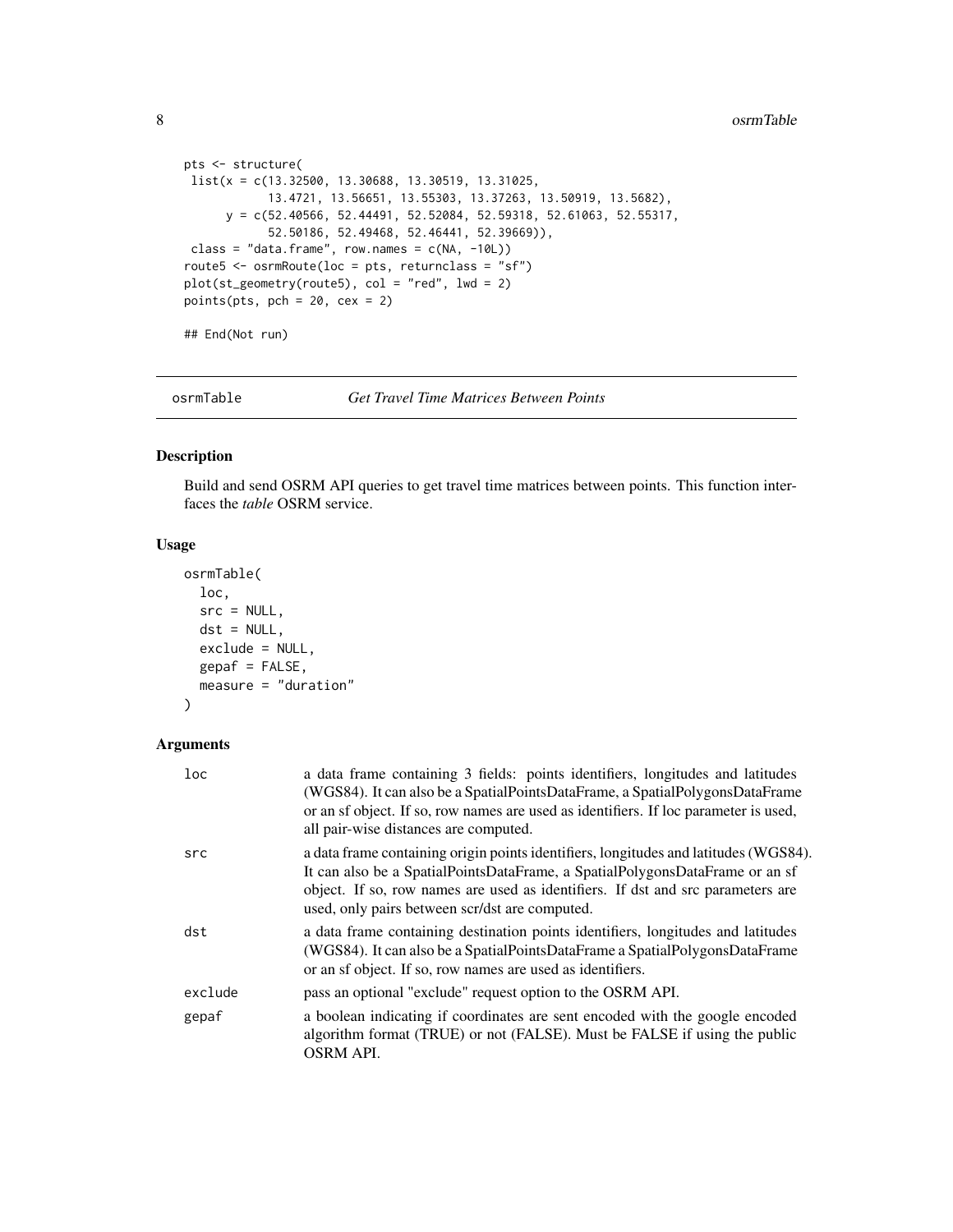#### <span id="page-8-0"></span>osrmTable 9

measure a character indicating what measures are calculated. It can be "duration" (in minutes), "distance" (meters), or both c('duration', 'distance'). The demo server only allows "duration".

#### Details

If loc, src or dst are data frames we assume that the 3 first columns of the data frame are: identifiers, longitudes and latitudes.

#### Value

A list containing 3 data frames is returned. durations is the matrix of travel times (in minutes), sources and destinations are the coordinates of the origin and destination points actually used to compute the travel times (WGS84).

#### Note

If you want to get a large number of distances make sure to set the "max-table-size" argument (Max. locations supported in table) of the OSRM server accordingly.

#### See Also

[osrmIsochrone](#page-2-1)

#### Examples

```
## Not run:
# Load data
data("berlin")
# Inputs are data frames
# Travel time matrix
distA <- osrmTable(loc = apotheke.df[1:50, c("id","lon","lat")])
# First 5 rows and columns
distA$durations[1:5,1:5]
# Travel time matrix with different sets of origins and destinations
distA2 <- osrmTable(src = apotheke.df[1:10,c("id","lon","lat")],
                    dst = apotheke.df[11:20,c("id","lon","lat")])
# First 5 rows and columns
distA2$durations[1:5,1:5]
# Inputs are sf points
distA3 <- osrmTable(loc = apotheke.sf[1:10,])
# First 5 rows and columns
distA3$durations[1:5,1:5]
# Travel time matrix with different sets of origins and destinations
distA4 <- osrmTable(src = apotheke.sf[1:10,], dst = apotheke.sf[11:20,])
# First 5 rows and columns
distA4$durations[1:5,1:5]
```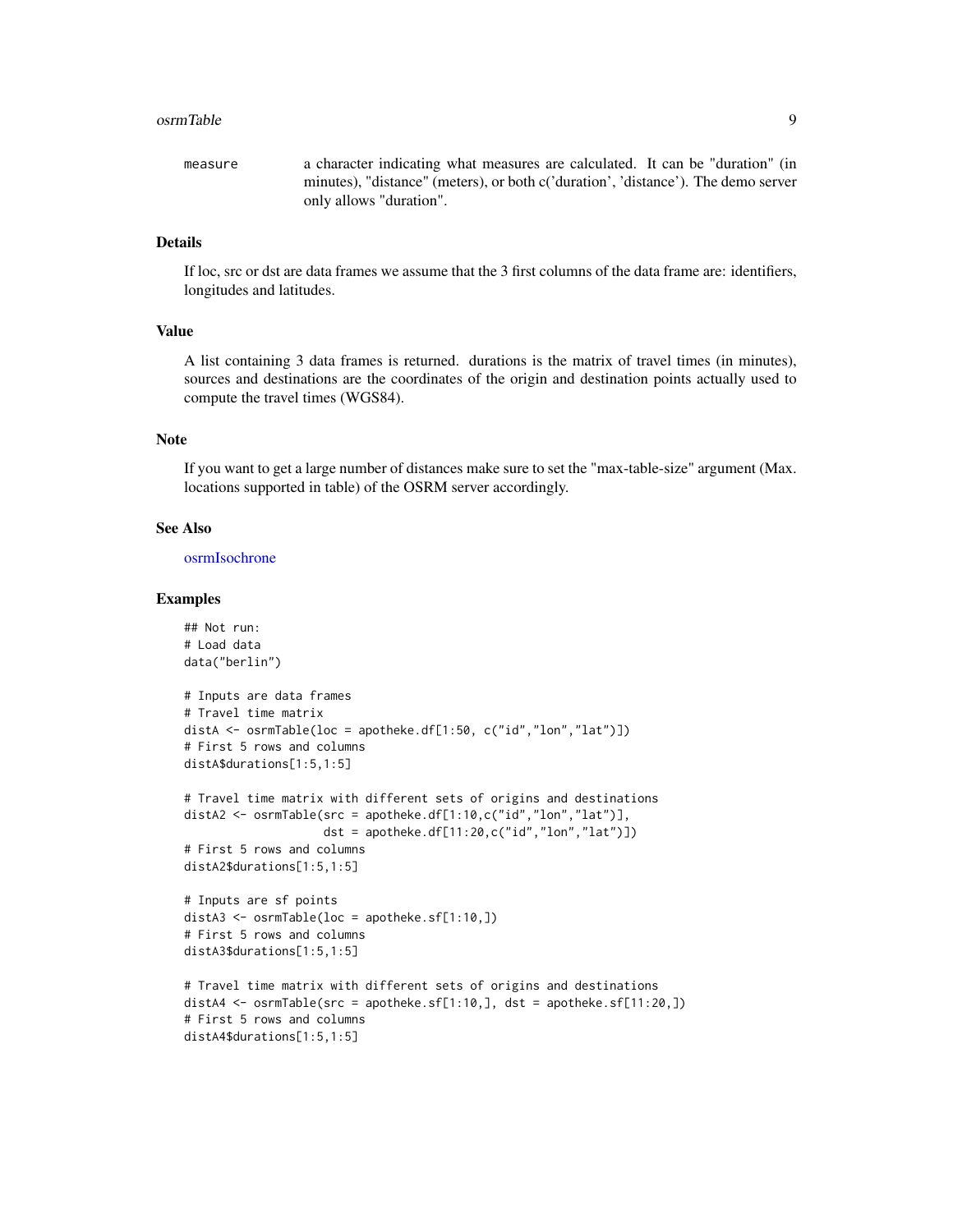<span id="page-9-0"></span>## End(Not run)

#### <span id="page-9-1"></span>osrmTrip *Get the Travel Geometry Between Multiple Unordered Points*

#### Description

Build and send an OSRM API query to get the shortest travel geometry between multiple points. This function interfaces the *trip* OSRM service.

#### Usage

osrmTrip(loc, exclude = NULL, overview = "simplified", returnclass = "sp")

#### Arguments

| $1$ oc      | a SpatialPointsDataFrame or an sf object of the waypoints, or a data.frame with<br>points as rows and 3 columns: identifier, longitudes and latitudes (WGS84 dec-<br>imal degrees). |
|-------------|-------------------------------------------------------------------------------------------------------------------------------------------------------------------------------------|
| exclude     | pass an optional "exclude" request option to the OSRM API.                                                                                                                          |
| overview    | "full", "simplified". Add geometry either full (detailed) or simplified according<br>to highest zoom level it could be display on.                                                  |
| returnclass | if returnclass="sf" an sf LINESTRING is returned. If returnclass="sp" a Spa-<br>tialLineDataFrame is returned.                                                                      |

#### Details

As stated in the OSRM API, if input coordinates can not be joined by a single trip (e.g. the coordinates are on several disconnecte islands) multiple trips for each connected component are returned.

#### Value

A list of connected components. Each component contains:

trip A SpatialLinesDataFrame or sf LINESTRING (loc's CRS if there is one, WGS84 if not) containing a line for each step of the trip.

summary A list with 2 components: duration (in minutes) and distance (in kilometers).

#### See Also

[osrmRoute](#page-5-1)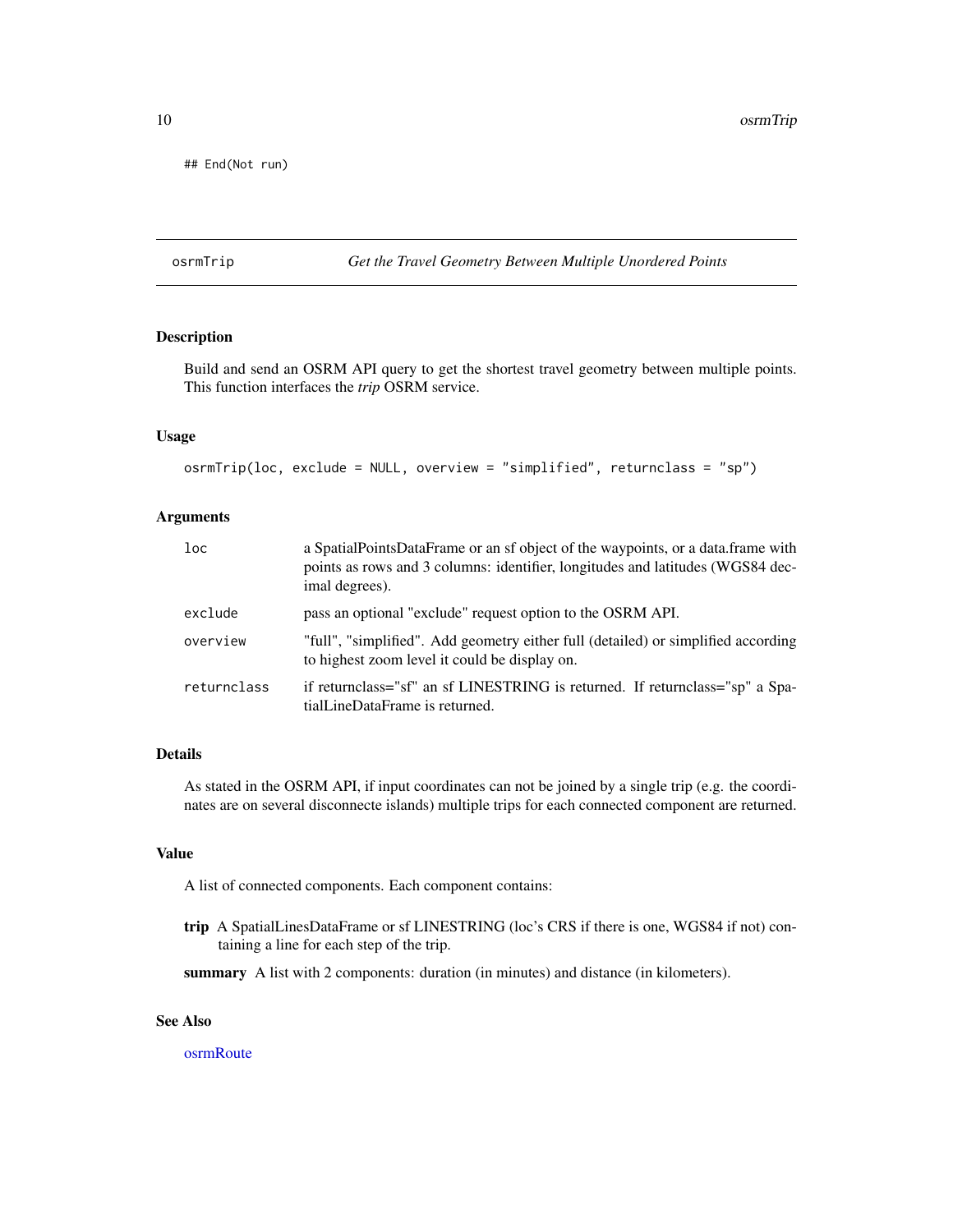#### osrmTrip 2012 and 2012 and 2012 and 2012 and 2012 and 2012 and 2012 and 2012 and 2012 and 2012 and 2012 and 20

#### Examples

```
## Not run:
# Load data
data("berlin")
library(sf)
# Get a trip with a set of points (sf POINT)
trips <- osrmTrip(loc = apotheke.sf, returnclass = "sf")
mytrip <- trips[[1]]$trip
# Display the trip
plot(st_geometry(mytrip), col = "black", lwd = 4)
plot(st_geometry(mytrip), col = c("red", "white"), lwd = 1, add = TRUE)
plot(st_geometry(apotheke.sf), pch = 21, bg = "red", cex = 1, add = TRUE)
```
## End(Not run)